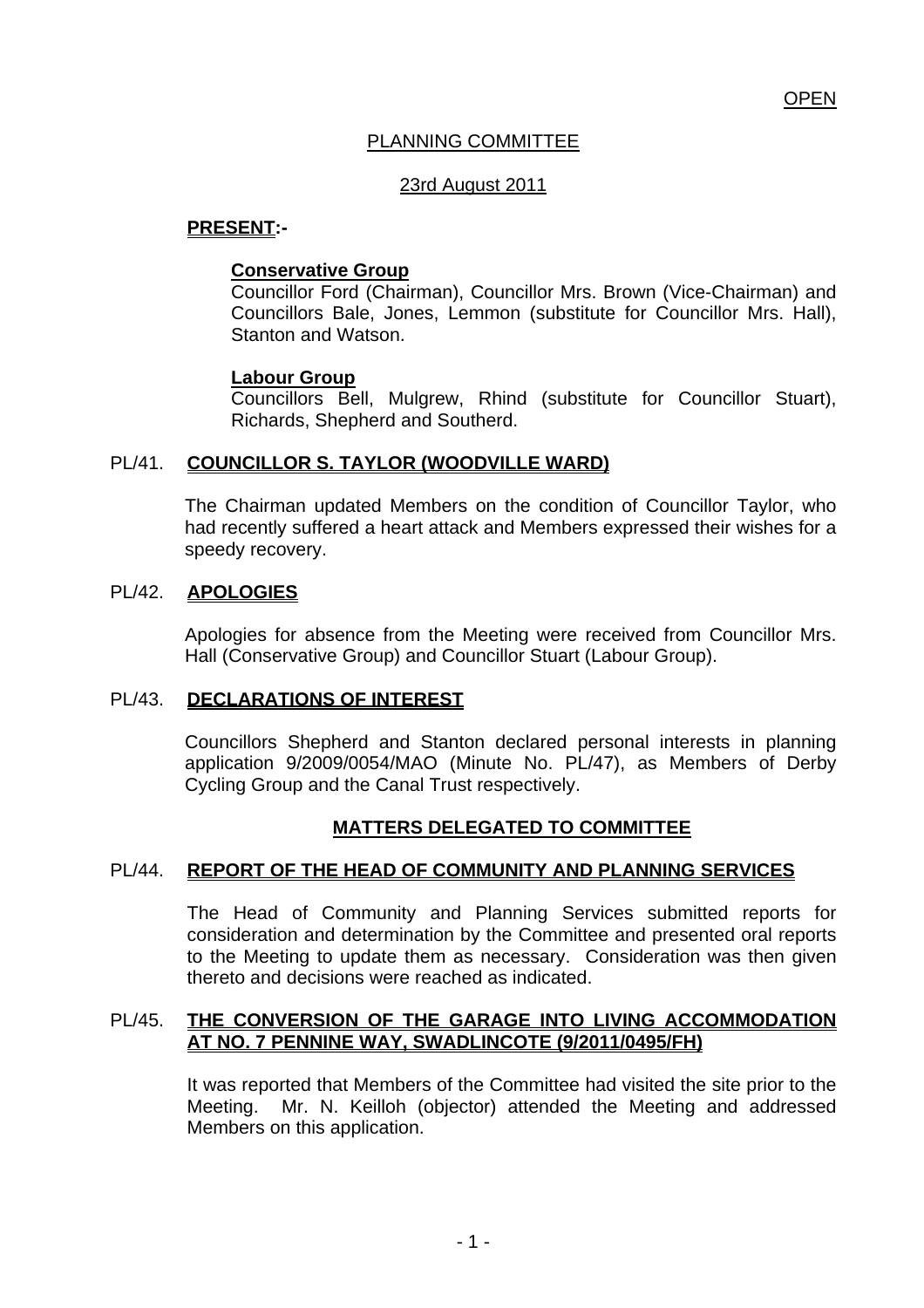# *RESOLVED:-*

*That planning permission be granted, subject to the conditions set out in the report of the Head of Community and Planning Services.* 

#### PL/46. **THE CHANGE OF USE FROM PARTIAL RESIDENTIAL GARDEN AND FIELD TO A COMMERCIAL KENNEL BUSINESS WITH TWO KENNEL BUILDINGS AND OFFICE AND A TOILET/SHOWER/WET ROOM AT NO. 2 WOODLAND ROAD, STANTON (9/2011/0482/U)**

Mr. G. Cardwell (objector) and Mr. M. Hunt (applicant) attended the Meeting and addressed Members on this application.

#### *RESOLVED:-*

*That consideration of the application be deferred to enable Members of the Committee to visit the site prior to the next Meeting.* 

#### PL/47. **THE CONSTRUCTION OF NEW CANAL (OUTLINE ALL MATTERS RESERVED) JOINING THE EREWASH AND TRENT AND MERSEY CANALS AT FORMER DERBY CANAL, SWARKESTONE LOCK AND BRIDGE, THE TRENT AND MERSEY CANAL, SWARKESTONE (9/2009/0054/MAO)**

It was reported that Members of the Committee had visited the site prior to the Meeting. Reference was made to additional correspondence from the Derbyshire Wildlife Trust and Severn Trent Water Authority.

## *RESOLVED:-*

*That planning permission be granted, subject to the conditions set out in the report of the Head of Community and Planning Services, subject to the amendment of condition no. 13 to read "Unless as may otherwise be agreed following compliance with condition nos. 14 and 15 below the new cut shall be constrained to the former canal cut unless it is shown that there is no viable alternative" and to an additional condition requiring the maintenance of the cycle path and footpath.* 

(Councillors Shepherd and Stanton declared personal interests in this application, as Members of the Derby Cycling Group and the Canal Trust respectively).

## PL/48. **THE ERECTION OF EXTENSIONS AT NO. 83 HILLSIDE, FINDERN (9/2011/0422/FH)**

 The points made by the applicant to Members at the last Meeting were summarised.

## *RESOLVED:-*

*That planning permission be granted, subject to the conditions set out in the report of the Head of Community and Planning Services.*